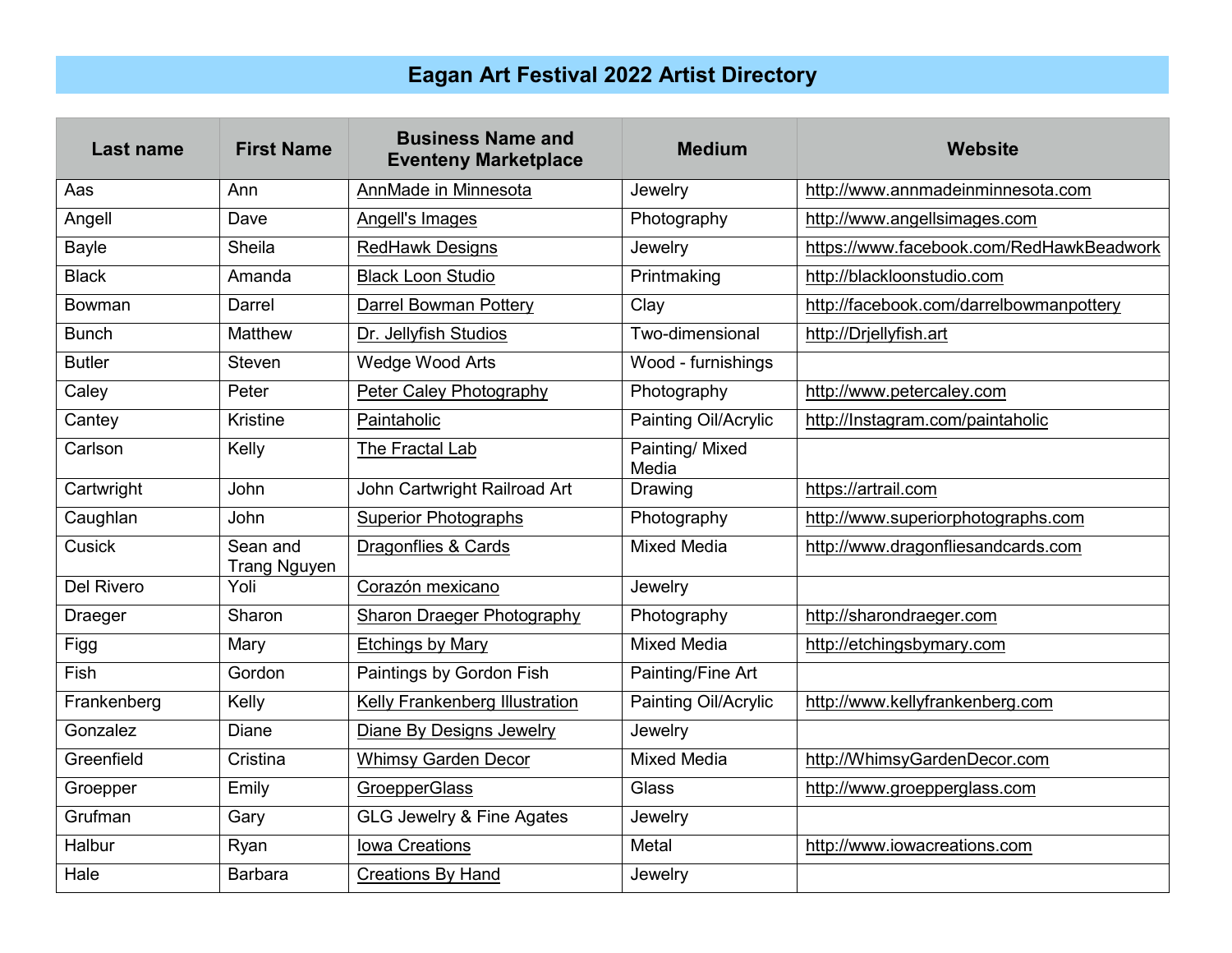| Hall             | Kristin       | Fille de Cuivre                      | Jewelry                  |                                               |
|------------------|---------------|--------------------------------------|--------------------------|-----------------------------------------------|
| Harbo            | Gary          | Gary Harbo                           | Other                    | http://garyharbo.com                          |
| Harnagel         | Haley         | <b>Life After Average</b>            | Fiber                    | https://lifeafteraverage.com/                 |
| Harnagel         | Haley         | The Healing Hippy                    | Other                    | https://thehealinghippy.com/                  |
| <b>Hedin</b>     | Jon           | Jon Hedin Photography                | Photography              |                                               |
| <b>Hendricks</b> | Robert        | Silverfish'N'Things                  | Metal                    |                                               |
| Hogan            | Sean          | <b>Hogans Carved Woodworks</b>       | Wood                     | http://hoganscarvedwoodworks.com              |
| Hollie           | DeSean        | ArtCrusher                           | Painting/ Mixed<br>Media |                                               |
| Horn             | Marybeth      | <b>Blue Sky Pottery</b>              | Clay                     |                                               |
| Hovland          | Nancy         | <b>Hartford Avenue Quilts</b>        | Fiber                    | http://www.hartfordavenuequilts.etsy.com      |
| Iburg            | Lucy          | Lucy Iburg                           | <b>Textile Art</b>       |                                               |
| Islam            | Tasia         | <b>Halcyon Arts</b>                  | Other                    | https://halcyon-arts-mn.vistaprintdigital.com |
| Kahler           | Roxanne       | Wire Wrapping by Roxanne             | Jewelry                  |                                               |
| Kern             | Aryn          | Longshadow Woodworks                 | Wood                     | http://longshadowwoodworks.com                |
| Kinney           | Kat           | Kat's Kloset                         | Fiber                    |                                               |
| Kirby            | Christine     | <b>Kirby's Creation Studio</b>       | Painting Oil/Acrylic     | http://kirbyscreationstudio.com               |
| Knapp            | Anne          | 3 in the Loop                        | <b>Textile Art</b>       | https://www.3intheloop.square.site            |
| Koehler          | Susan         | <b>Leaf Street Pottery</b>           | Clay                     |                                               |
| Krasovska        | Olga          | <b>OLGA KRASOVSKA</b>                | Painting Oil/Acrylic     | https://www.facebook.com/artfromolga          |
| Krousey          | Matthew       | <b>Matthew Krousey Ceramics</b>      | Clay                     | http://www.mkrouseyceramics.com               |
| Kruempel         | Kari          | Kari K Art                           | <b>Mixed Media</b>       | http://www.karikart.com                       |
| Larson           | Paul          | <b>Twistedsteelart</b>               | Metal                    |                                               |
| Leclair          | Jenifer       | Jenifer LeClair Author               | Other                    | http://www.windjammermysteries.com            |
| Lenz             | Sarah         | S Lenz - Ceramics                    | Clay                     |                                               |
| Lenz             | <b>Stuart</b> | S Lenz - Metal Sculpture             | Sculpture                |                                               |
| Lew              | Sarah         | <b>Sarah Lew Studio</b>              | Painting/ Mixed<br>Media | http://sarahlewstudio.com                     |
| Manley           | Melissa       | Just For Fun Jewelry                 | Jewelry                  |                                               |
| McCann           | Shanna        | <b>Simple Soaps For Simple Folks</b> | Other                    | http://www.igoatsoap.com                      |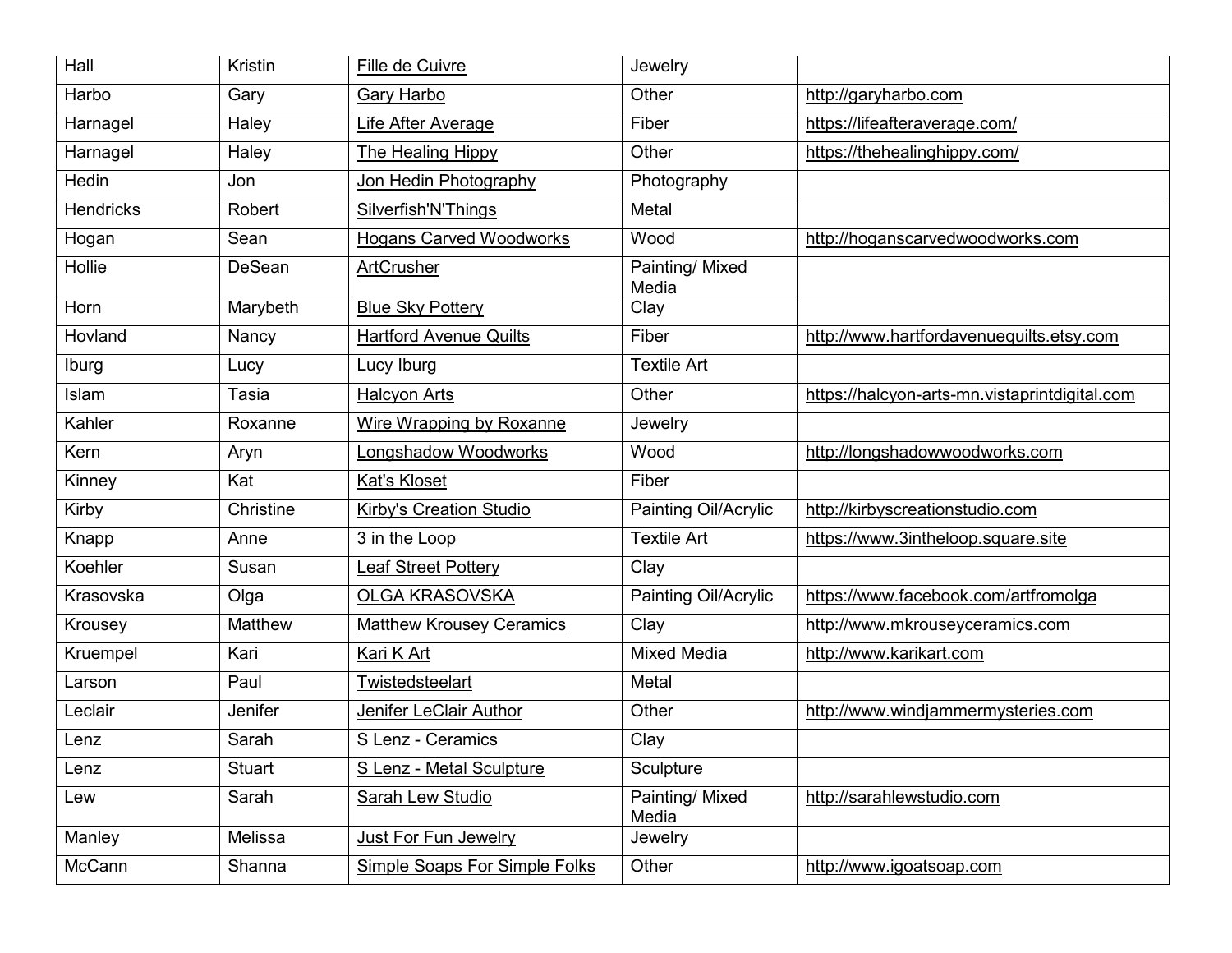| <b>Meyers</b>            | Ron          | DoodleTown Toys                           | Wood                     | https://www.doodletowntoys.com              |
|--------------------------|--------------|-------------------------------------------|--------------------------|---------------------------------------------|
| Mildred                  | Michelle     | <b>Coloring Your Own</b>                  | <b>Mixed Media</b>       | http://coloringyourown.com                  |
| Parisi                   | Juliet       | <b>Juliet M. Parisi Creations</b>         | Painting Oil/Acrylic     | http://julietmparisi.com                    |
| Penugonda                | Rakhi        | Spirit of Henna                           | Other                    | http://www.spiritofhenna.com                |
| Powers                   | Melede       | <b>Sweetwater Soaps</b>                   | Other                    |                                             |
| <b>Rafferty Sorensen</b> | Maureen      | <b>MRSPOURS</b>                           | Painting Oil/Acrylic     | http://Mrspours.com                         |
| Riehm                    | Erica        | <b>Riehm Creative</b>                     | Wood                     | http://www.etsy.com/shop/RiehmCreative      |
| <b>Rosemark</b>          | Amanda       | Media Studio One                          | <b>Mixed Media</b>       | http://www.mediastudio1.com                 |
| <b>Roskens</b>           | Susan        | <b>The Pressing Garden</b>                | Jewelry                  | https://the-pressing-garden.square.site     |
| <b>Ross</b>              | Peter        | Peter Ross                                | Painting/ Mixed<br>Media | http://peterrosscreates.com                 |
| Scepurek                 | Anita        | <b>Uniquely Yours, Custom</b><br>Designed | Glass                    | http://www.desginedbyanita.com              |
| Showalter                | Mike         | Dale's Woodcraft                          | Wood                     | http://www.daleswoodcraft.com               |
| Sow                      | Adama        | Ceramicsow                                | Ceramics                 |                                             |
| Spurbeck                 | <b>Becky</b> | <b>MN Paper Blooms</b>                    | <b>Mixed Media</b>       |                                             |
| <b>Stark</b>             | Anna         | Anna Stark Art                            | Painting Oil/Acrylic     | http://artbyannastark.com                   |
| Steward                  | Sean         | SeanSteward Studio (studio y)             | <b>Mixed Media</b>       | http://www.seanstewardstudio.com            |
| Stoodley                 | Jessica      | Jessica Stoodley Studio                   | Two-dimensional          | http://www.jessicastoodleystudio.com        |
| Stroessner               | Nancy        | <b>Prairie Sun Design</b>                 | Fiber                    | https://www.prairiesundesign.com/           |
| Swee                     | Cindy        | Dakota Mae Design                         | Jewelry                  |                                             |
| Tate                     | Kelly        | Kelly Tate Photography                    | Photography              | http://www.kellytatephotography.com         |
| Taylor                   | Maggie       | Boards & Brooches                         | Other                    | https://www.etsy.com/shop/BoardsnBrooches   |
| Tayson                   | Anita        | Frills: Wood Electrocuted                 | Wood                     | http://www.etsy.com/shop/FrillsElectricWood |
| <b>Teske</b>             | Angel        | <b>Earth Angel Jewelry</b>                | Jewelry                  | https://www.facebook.com/EarthAngelJewelry  |
| <b>Thurs</b>             | Jim          | <b>Perennial Steel</b>                    | Metal                    | http://www.perennialsteel.com               |
| <b>Trelles</b>           | Jeannie      | <b>Vikse Designs</b>                      | Jewelry                  | https://www.viksedesigns.com                |
| Ung                      | Sean         | <b>Copper Cattail Chimes</b>              | Metal                    | http://coppercattailchimes.com              |
| Wells                    | Byron        | <b>Fine Impressions Gallery</b>           | Painting/Watercolor      | http://byroaddisonwells                     |
| Willhite                 | Lynn         | Lynn Willhite Apparel                     | Fiber                    |                                             |